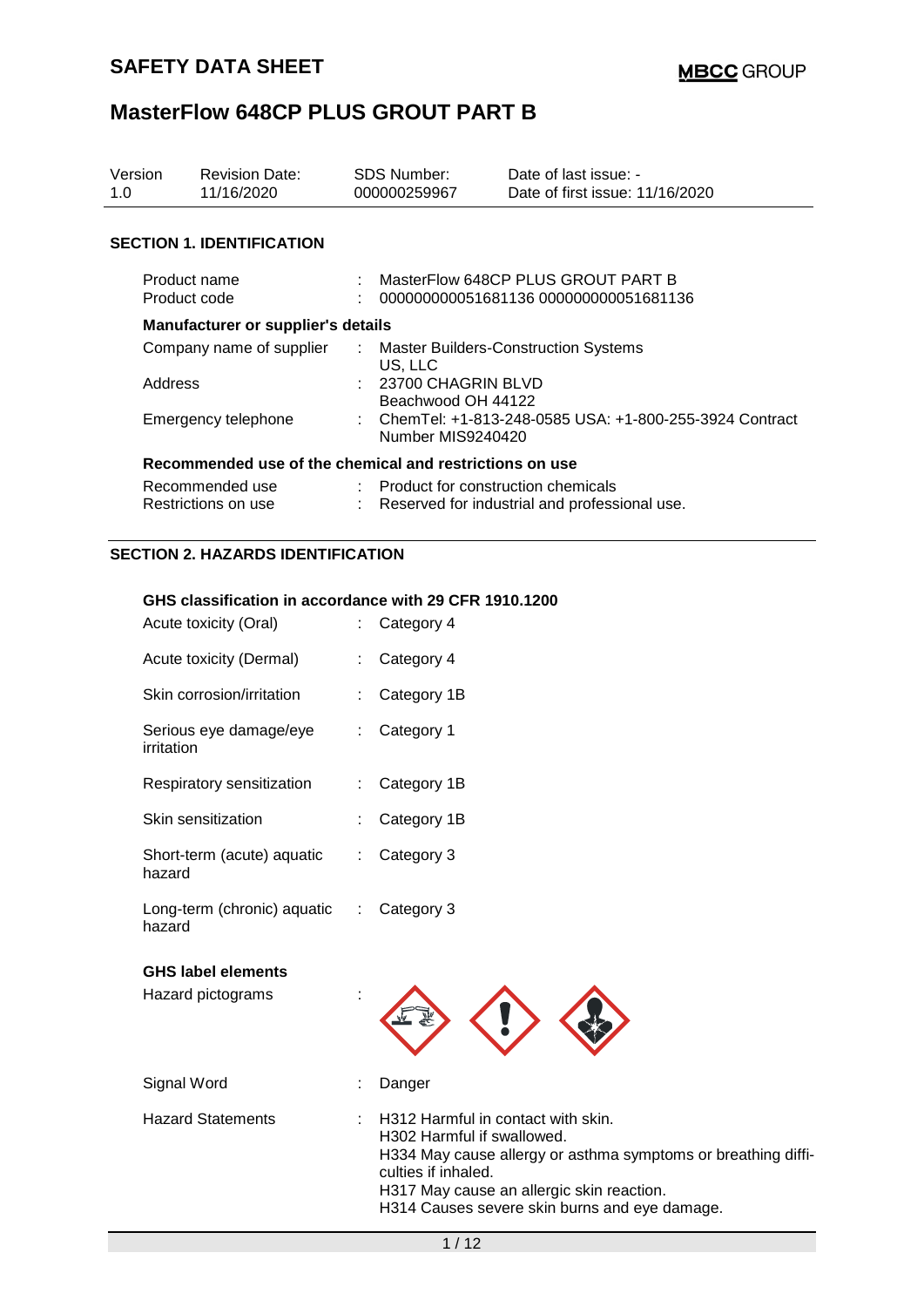| H402 Harmful to aquatic life.<br>H412 Harmful to aquatic life with long lasting effects.<br><b>Precautionary Statements</b><br>÷<br><b>Prevention:</b><br>P280 Wear protective gloves/ protective clothing/ eye protection/<br>face protection.<br>P260 Do not breathe dust or mist.<br>P273 Avoid release to the environment.                                                                                                                                                                                                                                                                                                                                                                                                                          |  |
|---------------------------------------------------------------------------------------------------------------------------------------------------------------------------------------------------------------------------------------------------------------------------------------------------------------------------------------------------------------------------------------------------------------------------------------------------------------------------------------------------------------------------------------------------------------------------------------------------------------------------------------------------------------------------------------------------------------------------------------------------------|--|
|                                                                                                                                                                                                                                                                                                                                                                                                                                                                                                                                                                                                                                                                                                                                                         |  |
| P284 In case of inadequate ventilation wear respiratory protec-<br>tion.<br>P272 Contaminated work clothing should not be allowed out of<br>the workplace.<br>P270 Do not eat, drink or smoke when using this product.<br>P264 Wash face, hands and any exposed skin thoroughly after<br>handling.<br><b>Response:</b><br>P310 Immediately call a POISON CENTER/doctor/                                                                                                                                                                                                                                                                                                                                                                                 |  |
| P305 + P351 + P338 IF IN EYES: Rinse cautiously with water<br>for several minutes. Remove contact lenses, if present and easy<br>to do. Continue rinsing.<br>P304 + P341 + P311 IF INHALED: If breathing is difficult, re-<br>move to fresh air and keep at rest in a position comfortable for<br>breathing. Call a POISON CENTER or doctor/physician.<br>P303 + P361 + P352 IF ON SKIN (or hair): Remove/Take off<br>immediately all contaminated clothing. Wash with plenty of soap<br>and water.<br>P304 + P340 IF INHALED: Remove person to fresh air and<br>keep comfortable for breathing.<br>P301 + P330 + P331 IF SWALLOWED: Rinse mouth. Do NOT<br>induce vomiting.<br>P362 + P364 Take off contaminated clothing and wash it before<br>reuse. |  |
| Storage:<br>P405 Store locked up.                                                                                                                                                                                                                                                                                                                                                                                                                                                                                                                                                                                                                                                                                                                       |  |
| Disposal:<br>P501 Dispose of contents/container to appropriate hazardous<br>waste collection point.                                                                                                                                                                                                                                                                                                                                                                                                                                                                                                                                                                                                                                                     |  |
| Other hazards<br>None known.                                                                                                                                                                                                                                                                                                                                                                                                                                                                                                                                                                                                                                                                                                                            |  |

Chemical nature : No applicable information available.

#### **Components**

| Chemical name                                | ICAS-No.        | Concentration (% w/w) |
|----------------------------------------------|-----------------|-----------------------|
| triethylenetetramine                         | 112-24-3        | $>= 15 - 20$          |
| 3,6,9-triazaundecamethylene-1,11-<br>diamine | $1112 - 57 - 2$ | $\ge$ = 5 - < 15      |
| $2,4,6-$                                     | $ 90-72-2 $     | $>= 5 - < 7$          |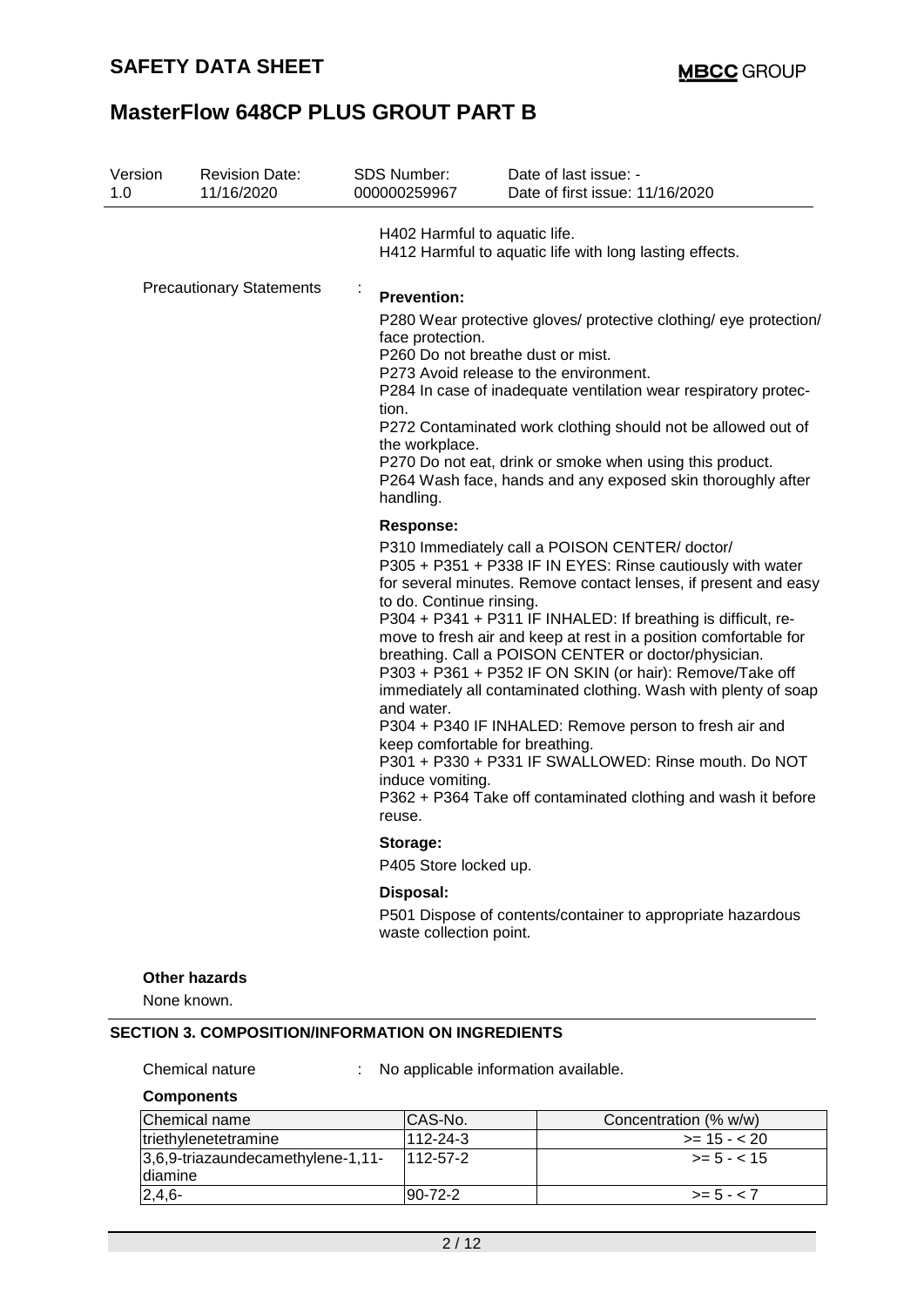| tris(dimethylaminomethyl)phenol<br>Bis[(dimethylamino)methyl]phenol<br>71074-89-0<br>$>= 1 - 3$                                                                                                                                                                                                                                                                                                                                 |  |
|---------------------------------------------------------------------------------------------------------------------------------------------------------------------------------------------------------------------------------------------------------------------------------------------------------------------------------------------------------------------------------------------------------------------------------|--|
|                                                                                                                                                                                                                                                                                                                                                                                                                                 |  |
|                                                                                                                                                                                                                                                                                                                                                                                                                                 |  |
|                                                                                                                                                                                                                                                                                                                                                                                                                                 |  |
| <b>SECTION 4. FIRST AID MEASURES</b>                                                                                                                                                                                                                                                                                                                                                                                            |  |
| General advice<br>Move out of dangerous area.<br>Consult a physician.<br>Show this material safety data sheet to the doctor in attend-<br>ance.<br>Do not leave the victim unattended.                                                                                                                                                                                                                                          |  |
| If inhaled<br>Call a physician or poison control center immediately.<br>If unconscious, place in recovery position and seek medical<br>advice.                                                                                                                                                                                                                                                                                  |  |
| In case of skin contact<br>Immediate medical treatment is necessary as untreated<br>wounds from corrosion of the skin heal slowly and with difficul-<br>ty.<br>Take victim immediately to hospital.<br>If on skin, rinse well with water.<br>If on clothes, remove clothes.                                                                                                                                                     |  |
| Small amounts splashed into eyes can cause irreversible tis-<br>In case of eye contact<br>sue damage and blindness.<br>In the case of contact with eyes, rinse immediately with plenty<br>of water and seek medical advice.<br>Continue rinsing eyes during transport to hospital.<br>Remove contact lenses.<br>Protect unharmed eye.<br>Keep eye wide open while rinsing.<br>If eye irritation persists, consult a specialist. |  |
| If swallowed<br>Keep respiratory tract clear.<br>Do NOT induce vomiting.<br>Do not give milk or alcoholic beverages.<br>Never give anything by mouth to an unconscious person.<br>If symptoms persist, call a physician.<br>Take victim immediately to hospital.                                                                                                                                                                |  |
| Harmful if swallowed or in contact with skin.<br>Most important symptoms<br>and effects, both acute and<br>May cause an allergic skin reaction.<br>delayed<br>Causes serious eye damage.<br>May cause allergy or asthma symptoms or breathing difficul-<br>ties if inhaled.<br>Causes severe burns.                                                                                                                             |  |
| Notes to physician<br>Treat symptomatically.                                                                                                                                                                                                                                                                                                                                                                                    |  |

### **SECTION 5. FIRE-FIGHTING MEASURES**

| Suitable extinguishing media             | Water spray<br>Foam<br>Dry powder<br>Carbon dioxide (CO2)                      |
|------------------------------------------|--------------------------------------------------------------------------------|
| Unsuitable extinguishing<br>media        | : High volume water jet                                                        |
| Specific hazards during fire<br>fighting | : Do not allow run-off from fire fighting to enter drains or water<br>courses. |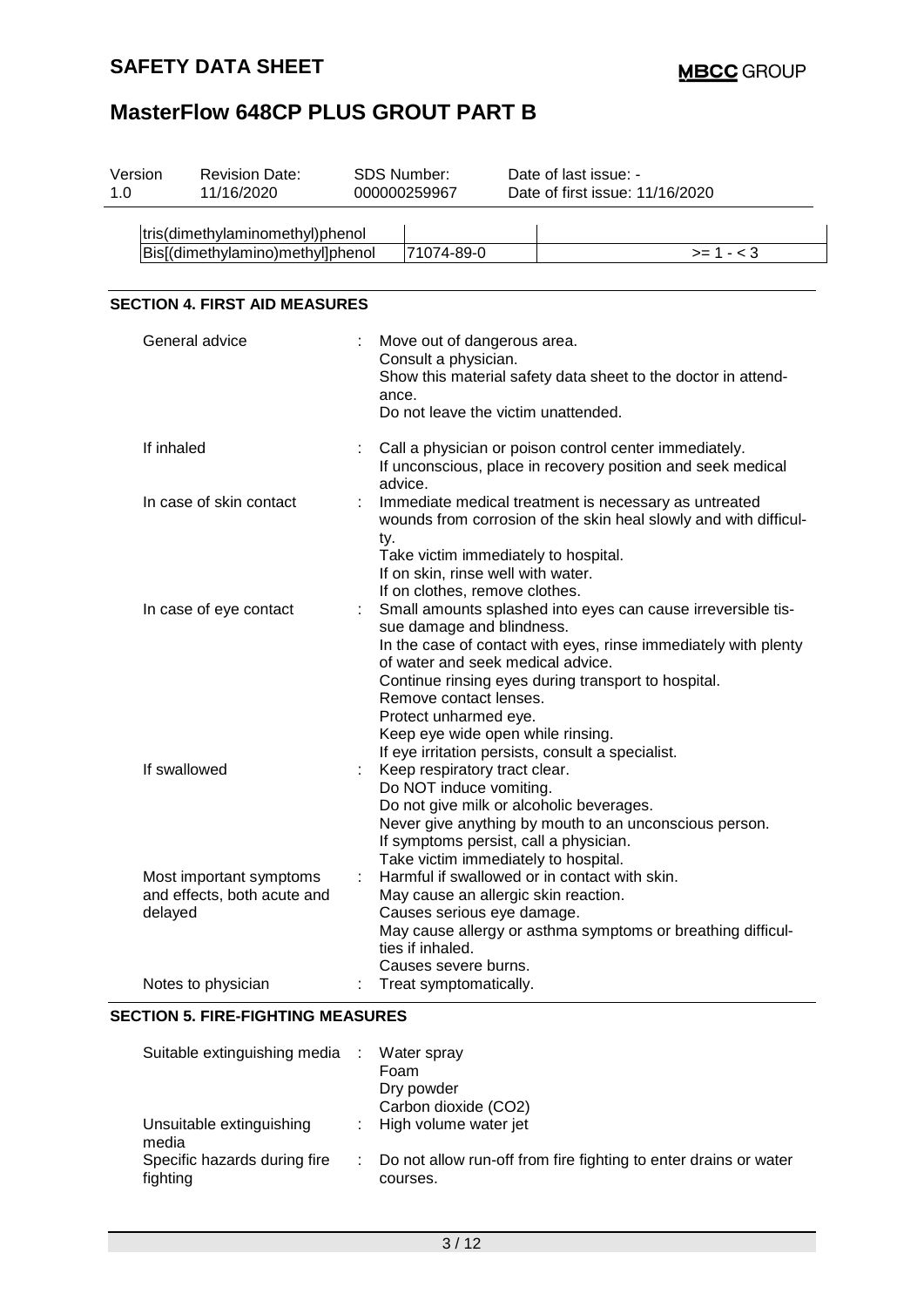| Version<br>1.0 | <b>Revision Date:</b><br>11/16/2020                                             |  | <b>SDS Number:</b><br>000000259967                                                                                                                                                                                                                                                              | Date of last issue: -<br>Date of first issue: 11/16/2020                                                                                                                                                                                                                                                                                                                                                                                                                                                                                                            |
|----------------|---------------------------------------------------------------------------------|--|-------------------------------------------------------------------------------------------------------------------------------------------------------------------------------------------------------------------------------------------------------------------------------------------------|---------------------------------------------------------------------------------------------------------------------------------------------------------------------------------------------------------------------------------------------------------------------------------------------------------------------------------------------------------------------------------------------------------------------------------------------------------------------------------------------------------------------------------------------------------------------|
|                | Further information<br>Special protective equipment :<br>for fire-fighters      |  | Collect contaminated fire extinguishing water separately. This<br>must not be discharged into drains.<br>Fire residues and contaminated fire extinguishing water must<br>be disposed of in accordance with local regulations.<br>In the event of fire, wear self-contained breathing apparatus. |                                                                                                                                                                                                                                                                                                                                                                                                                                                                                                                                                                     |
|                | <b>SECTION 6. ACCIDENTAL RELEASE MEASURES</b>                                   |  |                                                                                                                                                                                                                                                                                                 |                                                                                                                                                                                                                                                                                                                                                                                                                                                                                                                                                                     |
|                | Personal precautions, protec- :<br>tive equipment and emer-<br>gency procedures |  | Use personal protective equipment.<br>Ensure adequate ventilation.                                                                                                                                                                                                                              |                                                                                                                                                                                                                                                                                                                                                                                                                                                                                                                                                                     |
|                | <b>Environmental precautions</b>                                                |  | respective authorities.                                                                                                                                                                                                                                                                         | Prevent product from entering drains.<br>Prevent further leakage or spillage if safe to do so.<br>If the product contaminates rivers and lakes or drains inform                                                                                                                                                                                                                                                                                                                                                                                                     |
|                | Methods and materials for<br>containment and cleaning up                        |  |                                                                                                                                                                                                                                                                                                 | Soak up with inert absorbent material (e.g. sand, silica gel,<br>acid binder, universal binder, sawdust).<br>Keep in suitable, closed containers for disposal.                                                                                                                                                                                                                                                                                                                                                                                                      |
|                | <b>SECTION 7. HANDLING AND STORAGE</b>                                          |  |                                                                                                                                                                                                                                                                                                 |                                                                                                                                                                                                                                                                                                                                                                                                                                                                                                                                                                     |
|                | Advice on protection against<br>fire and explosion                              |  |                                                                                                                                                                                                                                                                                                 | Normal measures for preventive fire protection.                                                                                                                                                                                                                                                                                                                                                                                                                                                                                                                     |
|                | Advice on safe handling                                                         |  | Avoid formation of aerosol.<br>Do not breathe vapors/dust.<br>Avoid contact with skin and eyes.<br>plication area.<br>regulations.<br>used.                                                                                                                                                     | Avoid exposure - obtain special instructions before use.<br>For personal protection see section 8.<br>Smoking, eating and drinking should be prohibited in the ap-<br>Provide sufficient air exchange and/or exhaust in work rooms.<br>To avoid spills during handling keep bottle on a metal tray.<br>Dispose of rinse water in accordance with local and national<br>Persons susceptible to skin sensitization problems or asthma,<br>allergies, chronic or recurrent respiratory disease should not<br>be employed in any process in which this mixture is being |
|                | Conditions for safe storage                                                     |  | place.<br>kept upright to prevent leakage.<br>Observe label precautions.<br>the technological safety standards.                                                                                                                                                                                 | Keep container tightly closed in a dry and well-ventilated<br>Containers which are opened must be carefully resealed and<br>Electrical installations / working materials must comply with                                                                                                                                                                                                                                                                                                                                                                           |
|                | Further information on stor-<br>age conditions                                  |  | place.<br>Protect from direct sunlight.<br>Store protected against freezing.                                                                                                                                                                                                                    | Keep only in the original container in a cool, well-ventilated                                                                                                                                                                                                                                                                                                                                                                                                                                                                                                      |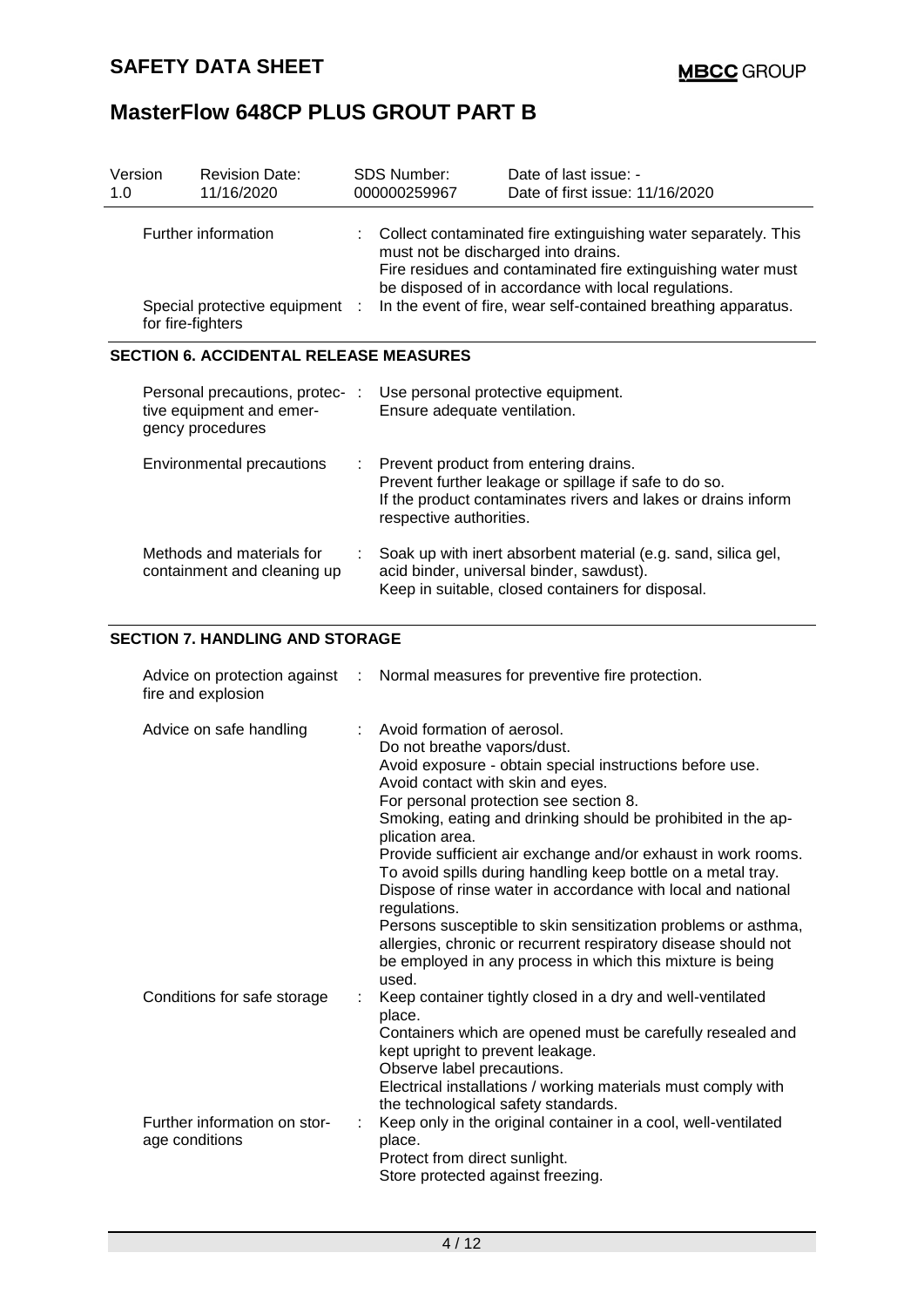| Version<br>1.0                                                 | <b>Revision Date:</b><br>11/16/2020 |    | <b>SDS Number:</b><br>000000259967 | Date of last issue: -<br>Date of first issue: 11/16/2020 |
|----------------------------------------------------------------|-------------------------------------|----|------------------------------------|----------------------------------------------------------|
|                                                                | Materials to avoid                  | ÷. | Observe VCI storage rules.         |                                                          |
| Recommended storage tem- $\therefore$ 32 °F / 0 °C<br>perature |                                     |    |                                    |                                                          |
| Further information on stor-<br>age stability                  |                                     |    | : Minimum storage temperature:     |                                                          |

## **SECTION 8. EXPOSURE CONTROLS/PERSONAL PROTECTION**

| Ingredients with workplace control parameters                   |  |                                                                                                                                                                                                                                                        |  |  |  |  |
|-----------------------------------------------------------------|--|--------------------------------------------------------------------------------------------------------------------------------------------------------------------------------------------------------------------------------------------------------|--|--|--|--|
| Contains no substances with occupational exposure limit values. |  |                                                                                                                                                                                                                                                        |  |  |  |  |
| <b>Engineering measures</b>                                     |  | : No applicable information available.                                                                                                                                                                                                                 |  |  |  |  |
| Personal protective equipment                                   |  |                                                                                                                                                                                                                                                        |  |  |  |  |
| Respiratory protection                                          |  | : Wear a NIOSH-certified (or equivalent) respirator as neces-<br>sary.                                                                                                                                                                                 |  |  |  |  |
| Hand protection                                                 |  |                                                                                                                                                                                                                                                        |  |  |  |  |
| Remarks                                                         |  | The suitability for a specific workplace should be discussed<br>with the producers of the protective gloves.                                                                                                                                           |  |  |  |  |
| Eye protection                                                  |  | Eye wash bottle with pure water<br>Tightly fitting safety goggles<br>Wear face-shield and protective suit for abnormal processing<br>problems.                                                                                                         |  |  |  |  |
| Skin and body protection                                        |  | Impervious clothing<br>Choose body protection according to the amount and con-<br>centration of the dangerous substance at the work place.                                                                                                             |  |  |  |  |
| Protective measures                                             |  | Avoid contact with the skin, eyes and clothing.<br>In order to prevent contamination while handling, closed<br>working clothes and working gloves should be used.<br>Handle in accordance with good building materials hygiene<br>and safety practice. |  |  |  |  |
| Hygiene measures                                                |  | : When using do not eat or drink.<br>When using do not smoke.<br>Wash hands before breaks and at the end of workday.                                                                                                                                   |  |  |  |  |

### **SECTION 9. PHYSICAL AND CHEMICAL PROPERTIES**

| Appearance     | paste                                |
|----------------|--------------------------------------|
| Color          | amber                                |
| Odor           | ammonia-like                         |
| Odor Threshold | No data available                    |
| рH             | alkaline                             |
| Melting point  | No applicable information available. |
| Boiling point  | No applicable information available. |
| Flash point    | approx. 300.00 °F / 148.89 °C        |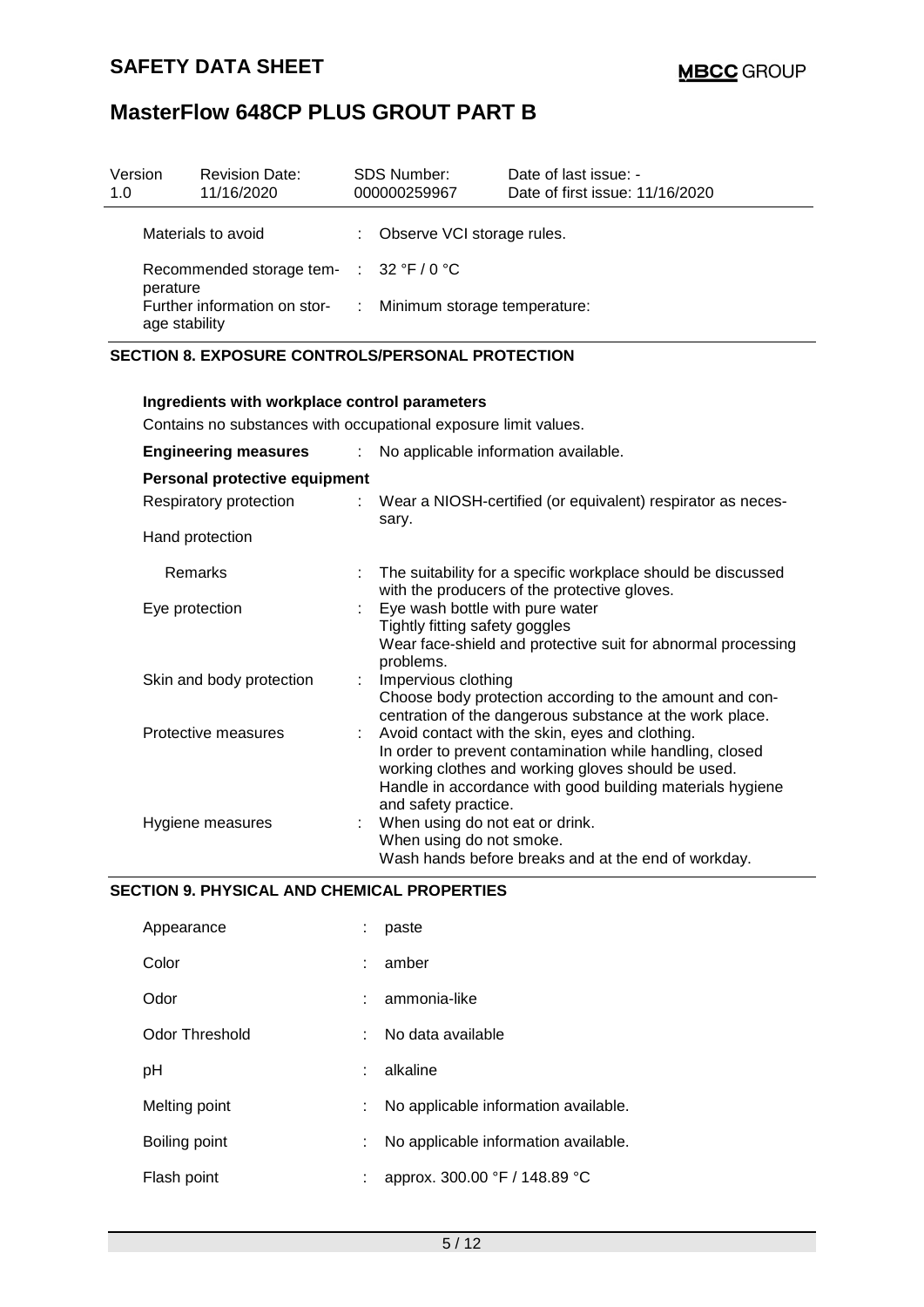| 1.0 | Version                   | <b>Revision Date:</b><br>11/16/2020 |   | SDS Number:<br>000000259967    | Date of last issue: -<br>Date of first issue: 11/16/2020         |
|-----|---------------------------|-------------------------------------|---|--------------------------------|------------------------------------------------------------------|
|     |                           |                                     |   | <b>Closed Tester</b>           | Method: Standard Method of Test for Flash Point by Setaflash     |
|     |                           | Evaporation rate                    | ÷ |                                | No applicable information available.                             |
|     | Flammability (solid, gas) |                                     | ÷ | not highly flammable           |                                                                  |
|     |                           | Vapor pressure                      |   | < 1 hPa (68 °F / 20 °C)        |                                                                  |
|     |                           | Relative density                    |   |                                | No applicable information available.                             |
|     | Density                   |                                     |   |                                | approx. 0.96 g/cm3 (approx. 68 °F / 20 °C)                       |
|     | Solubility(ies)           | Water solubility                    |   | insoluble $(68 °F / 20 °C)$    |                                                                  |
|     |                           | Solubility in other solvents        | ÷ |                                | No applicable information available.                             |
|     | octanol/water             | Partition coefficient: n-           |   |                                | No applicable information available.                             |
|     |                           | Autoignition temperature            |   | approx. 561 °F / 294 °C        |                                                                  |
|     |                           | Decomposition temperature           |   | scribed/indicated.             | No decomposition if stored and handled as pre-                   |
|     | Viscosity                 |                                     |   |                                |                                                                  |
|     |                           | Viscosity, dynamic                  |   |                                | No applicable information available.                             |
|     |                           | Viscosity, kinematic                |   |                                | No applicable information available.                             |
|     |                           | <b>Explosive properties</b>         |   | Not explosive<br>Not explosive |                                                                  |
|     |                           | Oxidizing properties                |   | as oxidizing.                  | Based on its structural properties the product is not classified |
|     |                           | Sublimation point                   |   |                                | No applicable information available.                             |
|     |                           | Molecular weight                    |   | No data available              |                                                                  |
|     |                           | Metal corrosion rate                |   |                                | Corrosive effects to metal are not anticipated.                  |
|     |                           |                                     |   |                                |                                                                  |

## **SECTION 10. STABILITY AND REACTIVITY**

| Reactivity              | : No decomposition if stored and applied as directed.                                |
|-------------------------|--------------------------------------------------------------------------------------|
| Chemical stability      | : No decomposition if stored and applied as directed.                                |
|                         | Possibility of hazardous reac- : No decomposition if stored and applied as directed. |
| tions                   |                                                                                      |
| Conditions to avoid     | : See SDS section 7 - Handling and storage.                                          |
| Incompatible materials  | : Strong acids                                                                       |
|                         | Strong bases                                                                         |
|                         | Strong oxidizing agents                                                              |
| Hazardous decomposition | No hazardous decomposition products if stored and handled                            |
|                         |                                                                                      |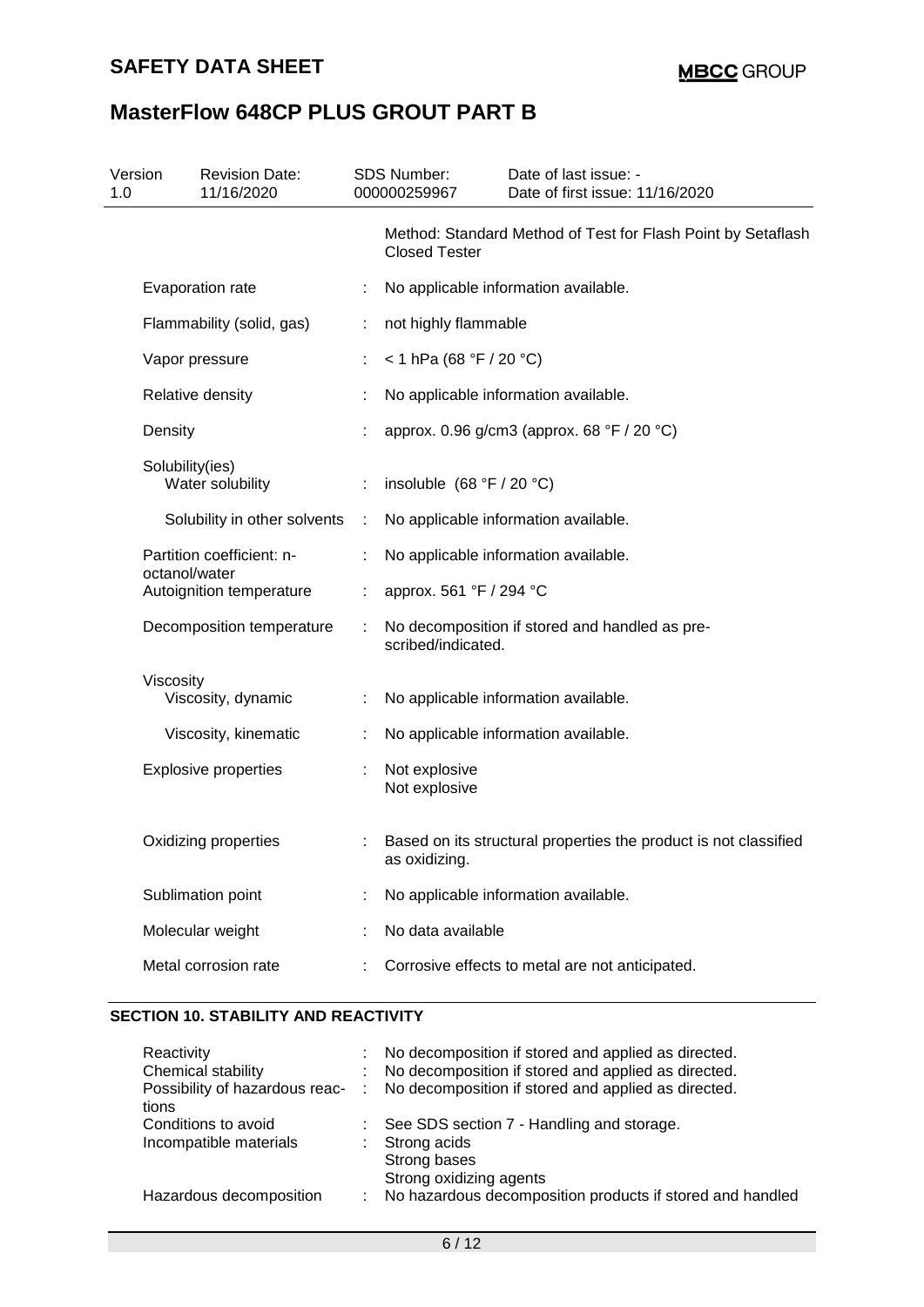## **SAFETY DATA SHEET**

# **MasterFlow 648CP PLUS GROUT PART B**

| Version<br>1.0                                                                 |                                                                              | <b>Revision Date:</b><br>11/16/2020                                             | SDS Number:<br>000000259967 | Date of last issue: -<br>Date of first issue: 11/16/2020                   |  |  |
|--------------------------------------------------------------------------------|------------------------------------------------------------------------------|---------------------------------------------------------------------------------|-----------------------------|----------------------------------------------------------------------------|--|--|
|                                                                                | products                                                                     |                                                                                 | as prescribed/indicated.    |                                                                            |  |  |
| <b>SECTION 11. TOXICOLOGICAL INFORMATION</b>                                   |                                                                              |                                                                                 |                             |                                                                            |  |  |
|                                                                                |                                                                              | <b>Acute toxicity</b><br>Harmful if swallowed or in contact with skin.          |                             |                                                                            |  |  |
|                                                                                | <b>Product:</b>                                                              | Acute oral toxicity                                                             | ATE: 2,030 mg/kg            |                                                                            |  |  |
|                                                                                |                                                                              | Acute inhalation toxicity                                                       | ÷                           | Remarks: No applicable information available.                              |  |  |
|                                                                                |                                                                              | Acute dermal toxicity                                                           | ATE: 844 mg/kg<br>÷.        |                                                                            |  |  |
|                                                                                | Product:<br>Remarks                                                          | <b>Skin corrosion/irritation</b><br>Causes severe burns.                        |                             | Extremely corrosive and destructive to tissue.                             |  |  |
|                                                                                |                                                                              | Serious eye damage/eye irritation<br>Causes serious eye damage.                 |                             |                                                                            |  |  |
|                                                                                | Product:<br>Remarks                                                          |                                                                                 |                             | May cause irreversible eye damage.                                         |  |  |
|                                                                                |                                                                              | Respiratory or skin sensitization                                               |                             |                                                                            |  |  |
|                                                                                |                                                                              | <b>Skin sensitization</b><br>May cause an allergic skin reaction.               |                             |                                                                            |  |  |
|                                                                                |                                                                              | <b>Respiratory sensitization</b>                                                |                             | May cause allergy or asthma symptoms or breathing difficulties if inhaled. |  |  |
|                                                                                | Product:<br>Remarks                                                          |                                                                                 | Causes sensitization.       |                                                                            |  |  |
| Germ cell mutagenicity<br>Not classified based on available information.       |                                                                              |                                                                                 |                             |                                                                            |  |  |
|                                                                                |                                                                              | Carcinogenicity<br>Not classified based on available information.               |                             |                                                                            |  |  |
| <b>Reproductive toxicity</b><br>Not classified based on available information. |                                                                              |                                                                                 |                             |                                                                            |  |  |
|                                                                                |                                                                              | <b>STOT-single exposure</b><br>Not classified based on available information.   |                             |                                                                            |  |  |
|                                                                                |                                                                              | <b>STOT-repeated exposure</b><br>Not classified based on available information. |                             |                                                                            |  |  |
|                                                                                | <b>Aspiration toxicity</b><br>Not classified based on available information. |                                                                                 |                             |                                                                            |  |  |
|                                                                                | 7 / 12                                                                       |                                                                                 |                             |                                                                            |  |  |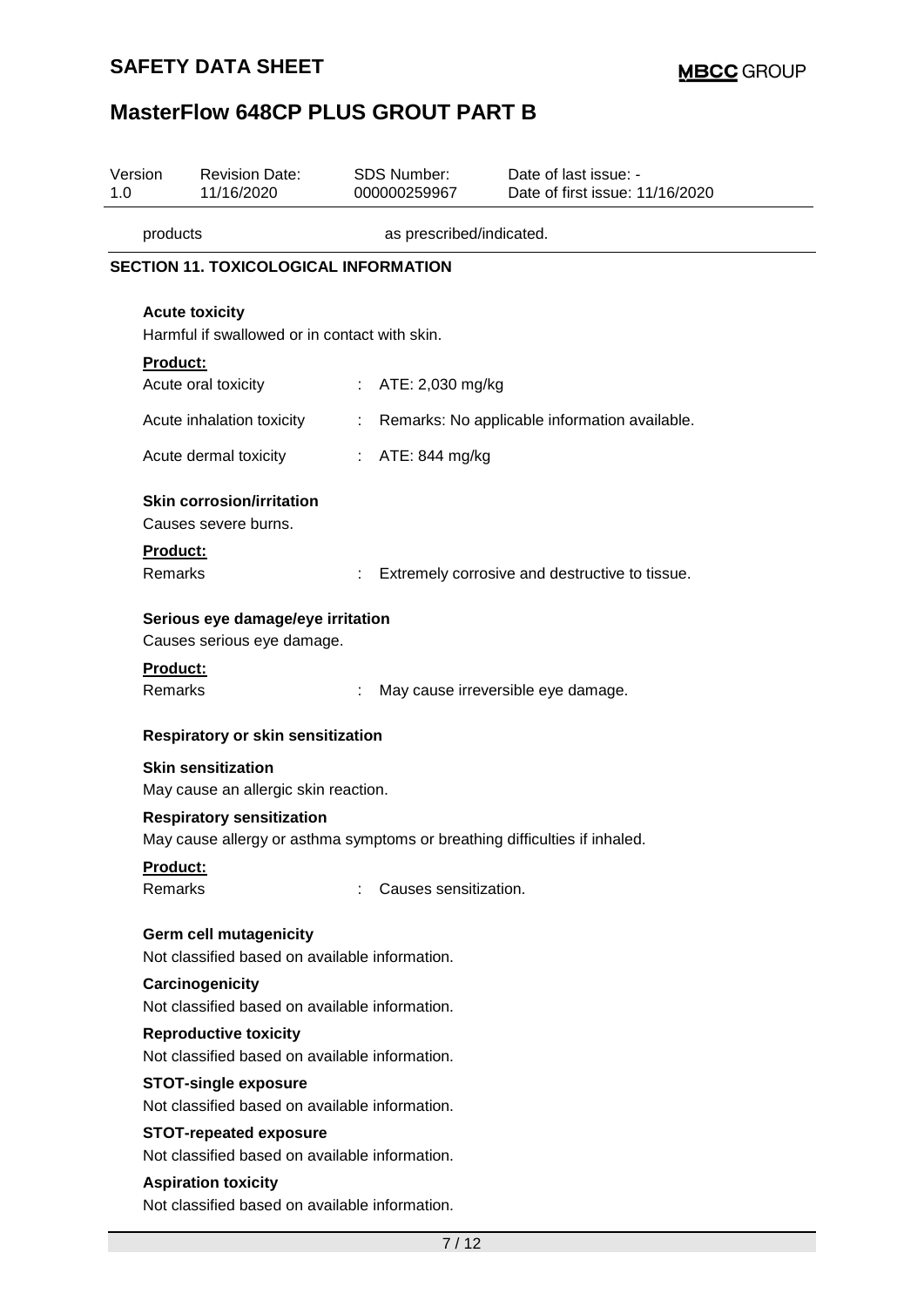| Version<br>1.0 | <b>Revision Date:</b><br>11/16/2020                         | <b>SDS Number:</b><br>000000259967 |                                                             | Date of last issue: -<br>Date of first issue: 11/16/2020                                                                                                                                  |  |  |  |  |  |  |
|----------------|-------------------------------------------------------------|------------------------------------|-------------------------------------------------------------|-------------------------------------------------------------------------------------------------------------------------------------------------------------------------------------------|--|--|--|--|--|--|
|                | Components:                                                 |                                    |                                                             |                                                                                                                                                                                           |  |  |  |  |  |  |
|                | 3,6,9-triazaundecamethylene-1,11-diamine:<br>Not applicable |                                    |                                                             |                                                                                                                                                                                           |  |  |  |  |  |  |
|                | Bis[(dimethylamino)methyl]phenol:<br>Not applicable         |                                    |                                                             |                                                                                                                                                                                           |  |  |  |  |  |  |
|                | <b>Further information</b>                                  |                                    |                                                             |                                                                                                                                                                                           |  |  |  |  |  |  |
|                | <b>Product:</b>                                             |                                    |                                                             |                                                                                                                                                                                           |  |  |  |  |  |  |
|                | Remarks                                                     |                                    | components.                                                 | Health injuries are not known or expected under normal use.<br>The product has not been tested. The statements on toxicolo-<br>gy have been derived from the properties of the individual |  |  |  |  |  |  |
|                | Remarks                                                     |                                    | No data available                                           |                                                                                                                                                                                           |  |  |  |  |  |  |
|                | <b>SECTION 12. ECOLOGICAL INFORMATION</b>                   |                                    |                                                             |                                                                                                                                                                                           |  |  |  |  |  |  |
|                |                                                             |                                    |                                                             |                                                                                                                                                                                           |  |  |  |  |  |  |
|                | <b>Ecotoxicity</b><br>No data available                     |                                    |                                                             |                                                                                                                                                                                           |  |  |  |  |  |  |
|                | <b>Persistence and degradability</b><br>No data available   |                                    |                                                             |                                                                                                                                                                                           |  |  |  |  |  |  |
|                | <b>Bioaccumulative potential</b>                            |                                    |                                                             |                                                                                                                                                                                           |  |  |  |  |  |  |
| Components:    |                                                             |                                    |                                                             |                                                                                                                                                                                           |  |  |  |  |  |  |
|                | triethylenetetramine:                                       |                                    |                                                             |                                                                                                                                                                                           |  |  |  |  |  |  |
|                | Partition coefficient: n-                                   |                                    | log Pow: -2.65 (77 °F / 25 °C)                              |                                                                                                                                                                                           |  |  |  |  |  |  |
|                | octanol/water                                               |                                    | Method: other (calculated)<br>GLP: no                       |                                                                                                                                                                                           |  |  |  |  |  |  |
|                |                                                             |                                    | substance.                                                  | Remarks: The data refers to the undissociated form of the                                                                                                                                 |  |  |  |  |  |  |
|                | 3,6,9-triazaundecamethylene-1,11-diamine:                   |                                    |                                                             |                                                                                                                                                                                           |  |  |  |  |  |  |
|                | Partition coefficient: n-<br>octanol/water                  |                                    | log Pow: -3.16                                              |                                                                                                                                                                                           |  |  |  |  |  |  |
|                | Bis[(dimethylamino)methyl]phenol:                           |                                    |                                                             |                                                                                                                                                                                           |  |  |  |  |  |  |
|                | Partition coefficient: n-<br>octanol/water                  | ÷.                                 | log Pow: 1.02 (77 °F / 25 °C)<br>Method: other (calculated) |                                                                                                                                                                                           |  |  |  |  |  |  |
|                | <b>Mobility in soil</b>                                     |                                    |                                                             |                                                                                                                                                                                           |  |  |  |  |  |  |
|                | No data available                                           |                                    |                                                             |                                                                                                                                                                                           |  |  |  |  |  |  |
|                | Other adverse effects                                       |                                    |                                                             |                                                                                                                                                                                           |  |  |  |  |  |  |
|                | Product:                                                    |                                    |                                                             |                                                                                                                                                                                           |  |  |  |  |  |  |
|                |                                                             |                                    |                                                             | Additional ecological infor- : An environmental hazard cannot be excluded in the event of                                                                                                 |  |  |  |  |  |  |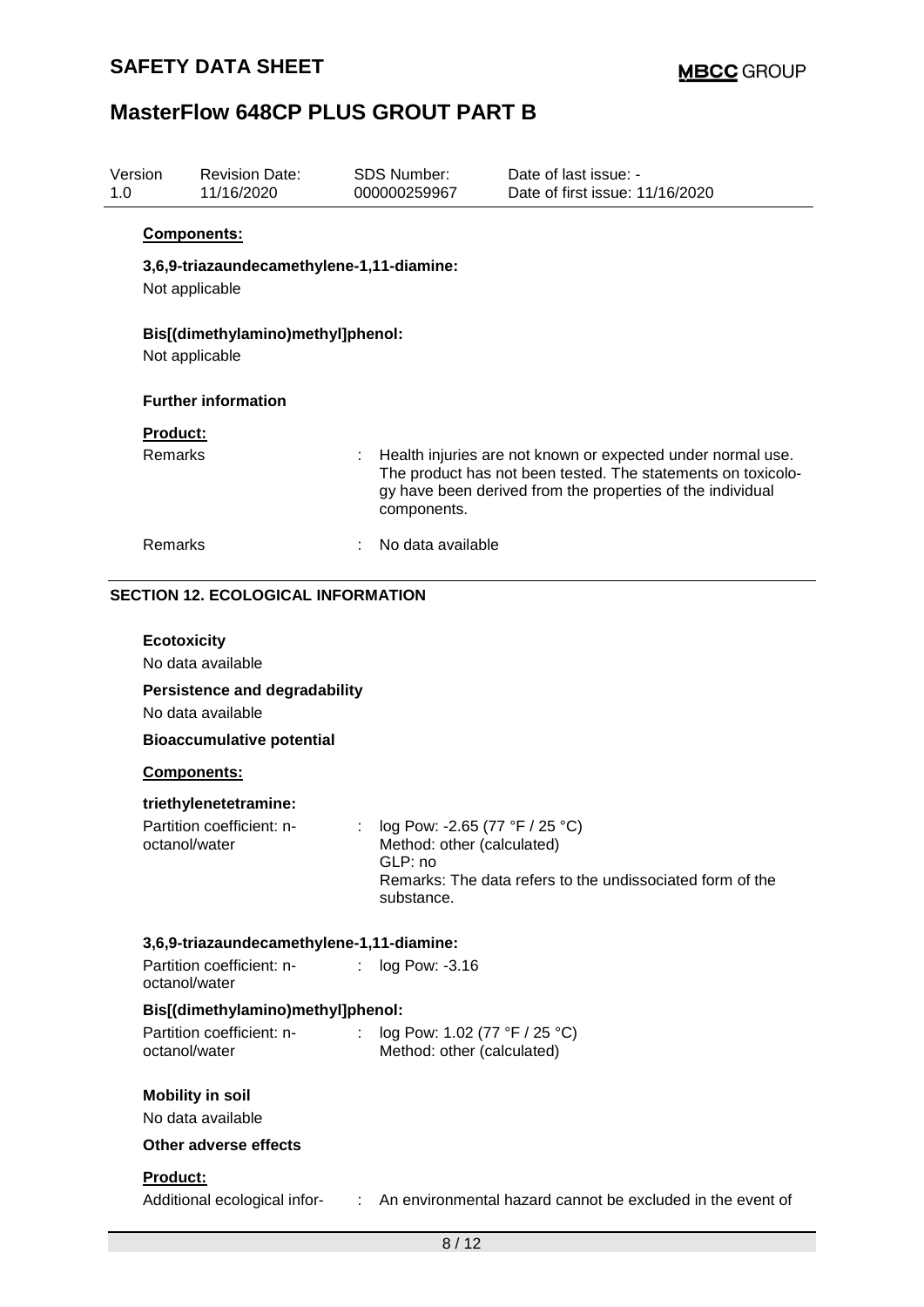| Version<br>1.0                           | <b>Revision Date:</b><br>11/16/2020        | <b>SDS Number:</b><br>000000259967                                                                                                                                                                                                  | Date of last issue: -<br>Date of first issue: 11/16/2020                                                      |  |  |
|------------------------------------------|--------------------------------------------|-------------------------------------------------------------------------------------------------------------------------------------------------------------------------------------------------------------------------------------|---------------------------------------------------------------------------------------------------------------|--|--|
| mation                                   |                                            | unprofessional handling or disposal.<br>Harmful to aquatic life.<br>Harmful to aquatic life with long lasting effects.                                                                                                              |                                                                                                               |  |  |
|                                          | <b>SECTION 13. DISPOSAL CONSIDERATIONS</b> |                                                                                                                                                                                                                                     |                                                                                                               |  |  |
|                                          | <b>Disposal methods</b>                    |                                                                                                                                                                                                                                     |                                                                                                               |  |  |
| Waste from residues                      |                                            | Dispose of in accordance with national, state and local regula-<br>÷.<br>tions.<br>Do not contaminate ponds, waterways or ditches with chemi-<br>cal or used container.<br>Do not discharge into drains/surface waters/groundwater. |                                                                                                               |  |  |
| Contaminated packaging                   |                                            | stance/product.                                                                                                                                                                                                                     | Contaminated packaging should be emptied as far as possible<br>and disposed of in the same manner as the sub- |  |  |
| <b>SECTION 14. TRANSPORT INFORMATION</b> |                                            |                                                                                                                                                                                                                                     |                                                                                                               |  |  |

## **International Regulations**

| <b>UNRTDG</b>                                 |          |                                                                                                                                                                                          |
|-----------------------------------------------|----------|------------------------------------------------------------------------------------------------------------------------------------------------------------------------------------------|
| UN number                                     |          | <b>UN 3267</b>                                                                                                                                                                           |
| Proper shipping name                          |          | CORROSIVE LIQUID, BASIC, ORGANIC, N.O.S.<br>(TRIETHYLENETETRAMINE,<br>BIS[(DIMETHYLAMINO)METHYL]PHENOL, TALLOIL FATTY<br>ACIDS, REACTION PRODUCTS WITH<br>TETRAETHYLENEPENTAMINE)        |
| Class                                         |          | 8                                                                                                                                                                                        |
| Packing group<br>Labels                       |          | $\mathbf{I}$<br>8                                                                                                                                                                        |
| <b>IATA-DGR</b>                               |          |                                                                                                                                                                                          |
| UN/ID No.                                     |          | <b>UN 3267</b>                                                                                                                                                                           |
| Proper shipping name                          |          | CORROSIVE LIQUID, BASIC, ORGANIC, N.O.S.<br>(TRIETHYLENETETRAMINE,<br>BIS[(DIMETHYLAMINO)METHYL]PHENOL, TALLOIL FATTY<br><b>ACIDS, REACTION PRODUCTS WITH</b><br>TETRAETHYLENEPENTAMINE) |
| Class                                         |          | 8                                                                                                                                                                                        |
| Packing group                                 | $\pm$ 11 |                                                                                                                                                                                          |
| Labels                                        |          | : Corrosive                                                                                                                                                                              |
| Packing instruction (cargo<br>aircraft)       |          | 855                                                                                                                                                                                      |
| Packing instruction (passen-<br>ger aircraft) |          | 851                                                                                                                                                                                      |
| <b>IMDG-Code</b>                              |          |                                                                                                                                                                                          |
| UN number                                     |          | <b>UN 3267</b>                                                                                                                                                                           |
| Proper shipping name                          |          | CORROSIVE LIQUID, BASIC, ORGANIC, N.O.S.<br>(TRIETHYLENETETRAMINE,<br>BIS[(DIMETHYLAMINO)METHYL]PHENOL, TALLOIL FATTY<br>ACIDS, REACTION PRODUCTS WITH<br>TETRAETHYLENEPENTAMINE)        |
| Class                                         |          | 8                                                                                                                                                                                        |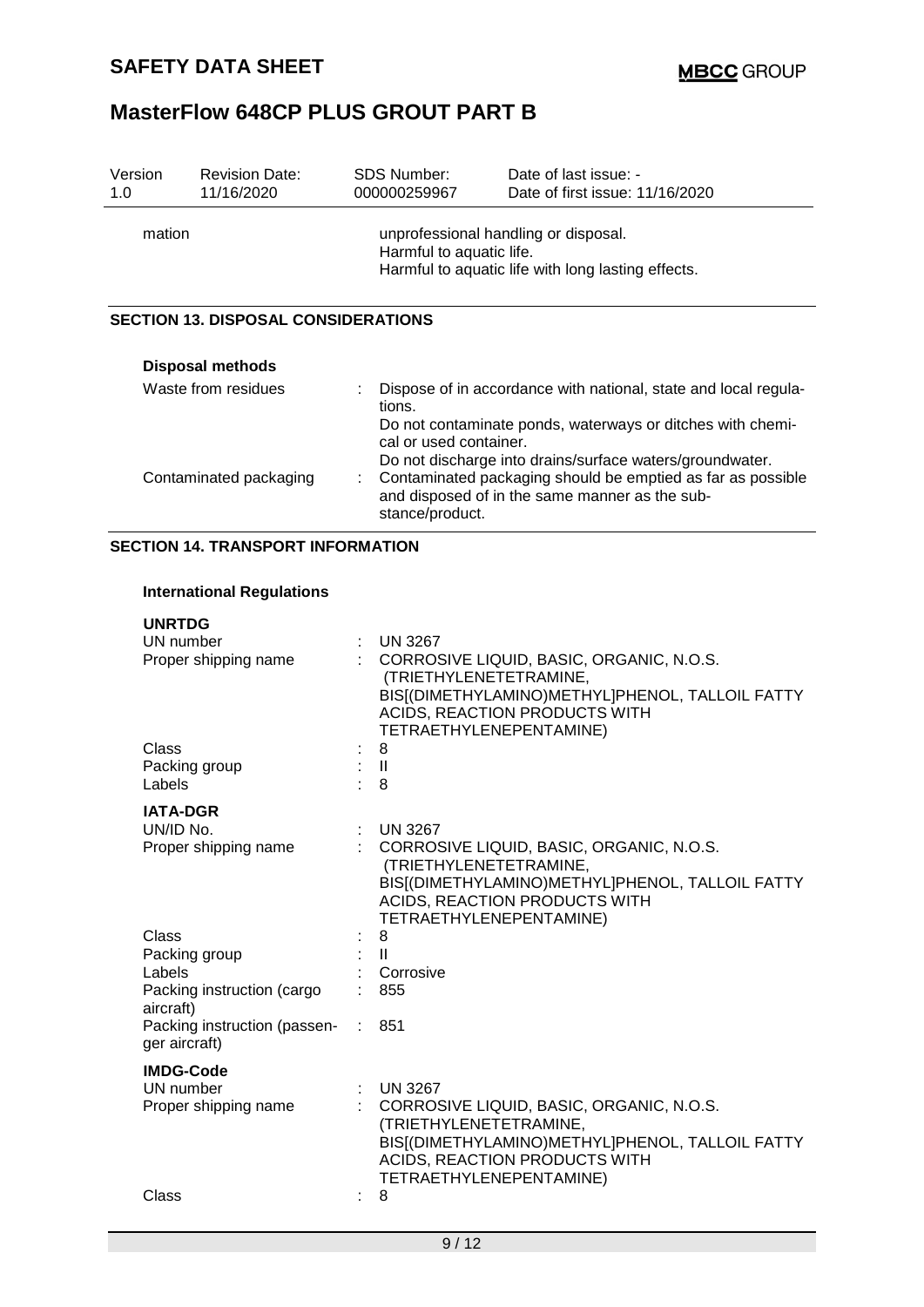| Version<br>1.0 | <b>Revision Date:</b><br>11/16/2020                                     |             | SDS Number:<br>000000259967                                      | Date of last issue: -<br>Date of first issue: 11/16/2020                                                                       |
|----------------|-------------------------------------------------------------------------|-------------|------------------------------------------------------------------|--------------------------------------------------------------------------------------------------------------------------------|
|                | Packing group<br>Labels<br>EmS Code<br>Marine pollutant                 | ÷ II<br>: 8 | $: F-A, S-B$<br>yes                                              |                                                                                                                                |
|                | Not applicable for product as supplied.                                 |             |                                                                  | Transport in bulk according to Annex II of MARPOL 73/78 and the IBC Code                                                       |
|                | <b>Domestic regulation</b>                                              |             |                                                                  |                                                                                                                                |
|                | <b>49 CFR</b><br>UN/ID/NA number<br>Proper shipping name                |             | $:$ UN 3267<br>(TRIETHYLENETETRAMINE,<br>TETRAETHYLENEPENTAMINE) | : CORROSIVE LIQUID, BASIC, ORGANIC, N.O.S.<br>BIS[(DIMETHYLAMINO)METHYL]PHENOL, TALLOIL FATTY<br>ACIDS, REACTION PRODUCTS WITH |
|                | Class<br>Packing group<br>Labels<br><b>ERG Code</b><br>Marine pollutant | ÷           | 8<br>$\mathbf{H}$<br>: CORROSIVE<br>153<br>no                    |                                                                                                                                |

#### **Special precautions for user**

The transport classification(s) provided herein are for informational purposes only, and solely based upon the properties of the unpackaged material as it is described within this Safety Data Sheet. Transportation classifications may vary by mode of transportation, package sizes, and variations in regional or country regulations.

### **SECTION 15. REGULATORY INFORMATION**

### **US State Regulations**

| Pennsylvania Right To Know                                        |          |
|-------------------------------------------------------------------|----------|
| triethylenetetramine                                              | 112-24-3 |
| 3,6,9-triazaundecamethylene-1,11-diamine<br>listed                | 112-57-2 |
| <b>New Jersey Right To Know</b>                                   |          |
| triethylenetetramine                                              | 112-24-3 |
| 3,6,9-triazaundecamethylene-1,11-diamine<br>Special Hazard.listed | 112-57-2 |
|                                                                   |          |

## **The ingredients of this product are reported in the following inventories:**

TSCA : On the inventory, or in compliance with the inventory

### **SECTION 16. OTHER INFORMATION**

**Further information**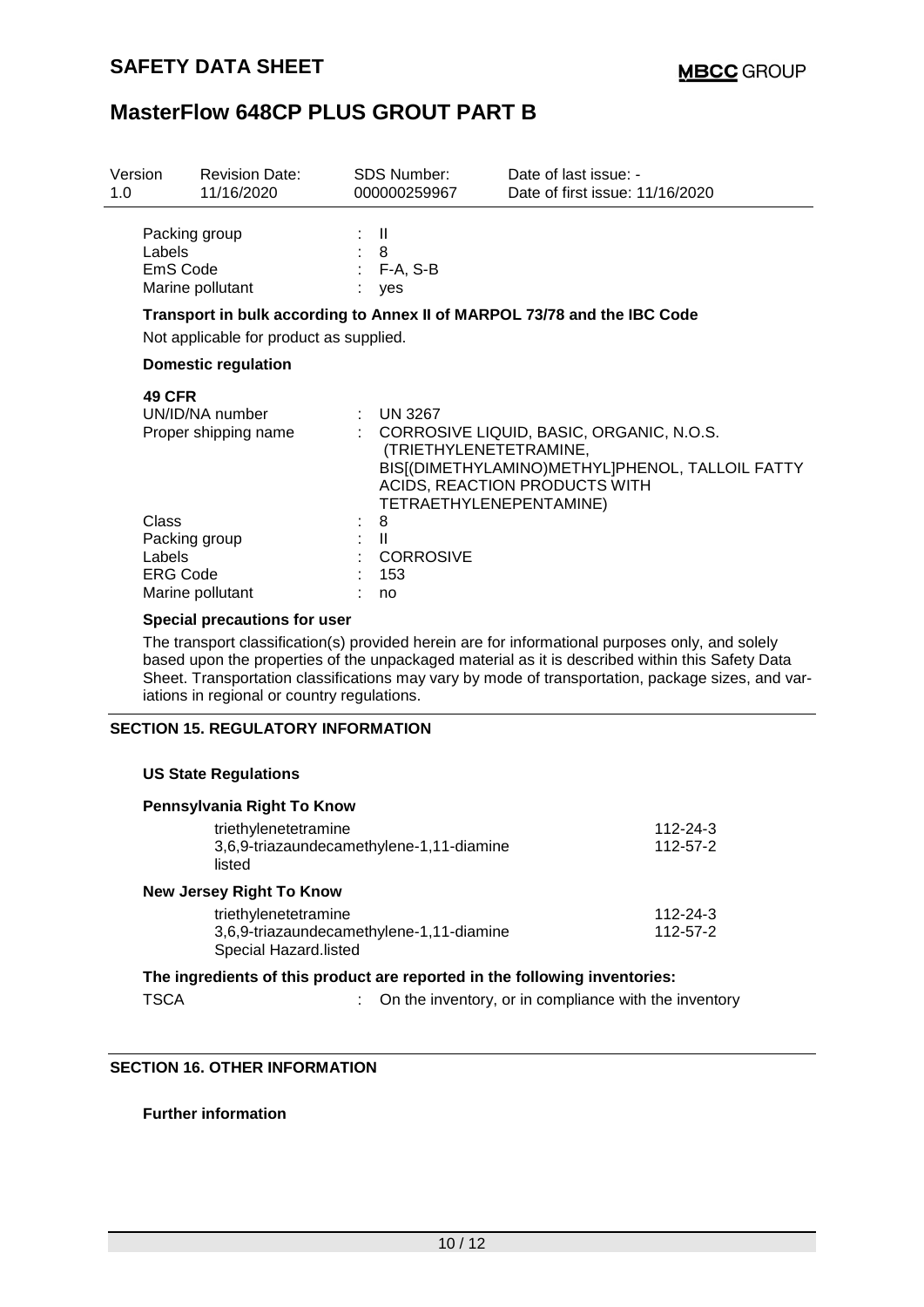

### **Full text of other abbreviations**

AICS - Australian Inventory of Chemical Substances; ASTM - American Society for the Testing of Materials; bw - Body weight; CERCLA - Comprehensive Environmental Response, Compensation, and Liability Act; CMR - Carcinogen, Mutagen or Reproductive Toxicant; DIN - Standard of the German Institute for Standardisation; DOT - Department of Transportation; DSL - Domestic Substances List (Canada); ECx - Concentration associated with x% response; EHS - Extremely Hazardous Substance; ELx - Loading rate associated with x% response; EmS - Emergency Schedule; ENCS - Existing and New Chemical Substances (Japan); ErCx - Concentration associated with x% growth rate response; ERG - Emergency Response Guide; GHS - Globally Harmonized System; GLP - Good Laboratory Practice; HMIS - Hazardous Materials Identification System; IARC - International Agency for Research on Cancer; IATA - International Air Transport Association; IBC - International Code for the Construction and Equipment of Ships carrying Dangerous Chemicals in Bulk; IC50 - Half maximal inhibitory concentration; ICAO - International Civil Aviation Organization; IECSC - Inventory of Existing Chemical Substances in China; IMDG - International Maritime Dangerous Goods; IMO - International Maritime Organization; ISHL - Industrial Safety and Health Law (Japan); ISO - International Organisation for Standardization; KECI - Korea Existing Chemicals Inventory; LC50 - Lethal Concentration to 50 % of a test population; LD50 - Lethal Dose to 50% of a test population (Median Lethal Dose); MARPOL - International Convention for the Prevention of Pollution from Ships; MSHA - Mine Safety and Health Administration; n.o.s. - Not Otherwise Specified; NFPA - National Fire Protection Association; NO(A)EC - No Observed (Adverse) Effect Concentration; NO(A)EL - No Observed (Adverse) Effect Level; NOELR - No Observable Effect Loading Rate; NTP - National Toxicology Program; NZIoC - New Zealand Inventory of Chemicals; OECD - Organization for Economic Co-operation and Development; OPPTS - Office of Chemical Safety and Pollution Prevention; PBT - Persistent, Bioaccumulative and Toxic substance; PICCS - Philippines Inventory of Chemicals and Chemical Substances; (Q)SAR - (Quantitative) Structure Activity Relationship; RCRA - Resource Conservation and Recovery Act; REACH - Regulation (EC) No 1907/2006 of the European Parliament and of the Council concerning the Registration, Evaluation, Authorisation and Restriction of Chemicals; RQ - Reportable Quantity; SADT - Self-Accelerating Decomposition Temperature; SARA - Superfund Amendments and Reauthorization Act; SDS - Safety Data Sheet; TCSI - Taiwan Chemical Substance Inventory; TSCA - Toxic Substances Control Act (United States); UN - United Nations; UNRTDG - United Nations Recommendations on the Transport of Dangerous Goods; vPvB - Very Persistent and Very Bioaccumulative